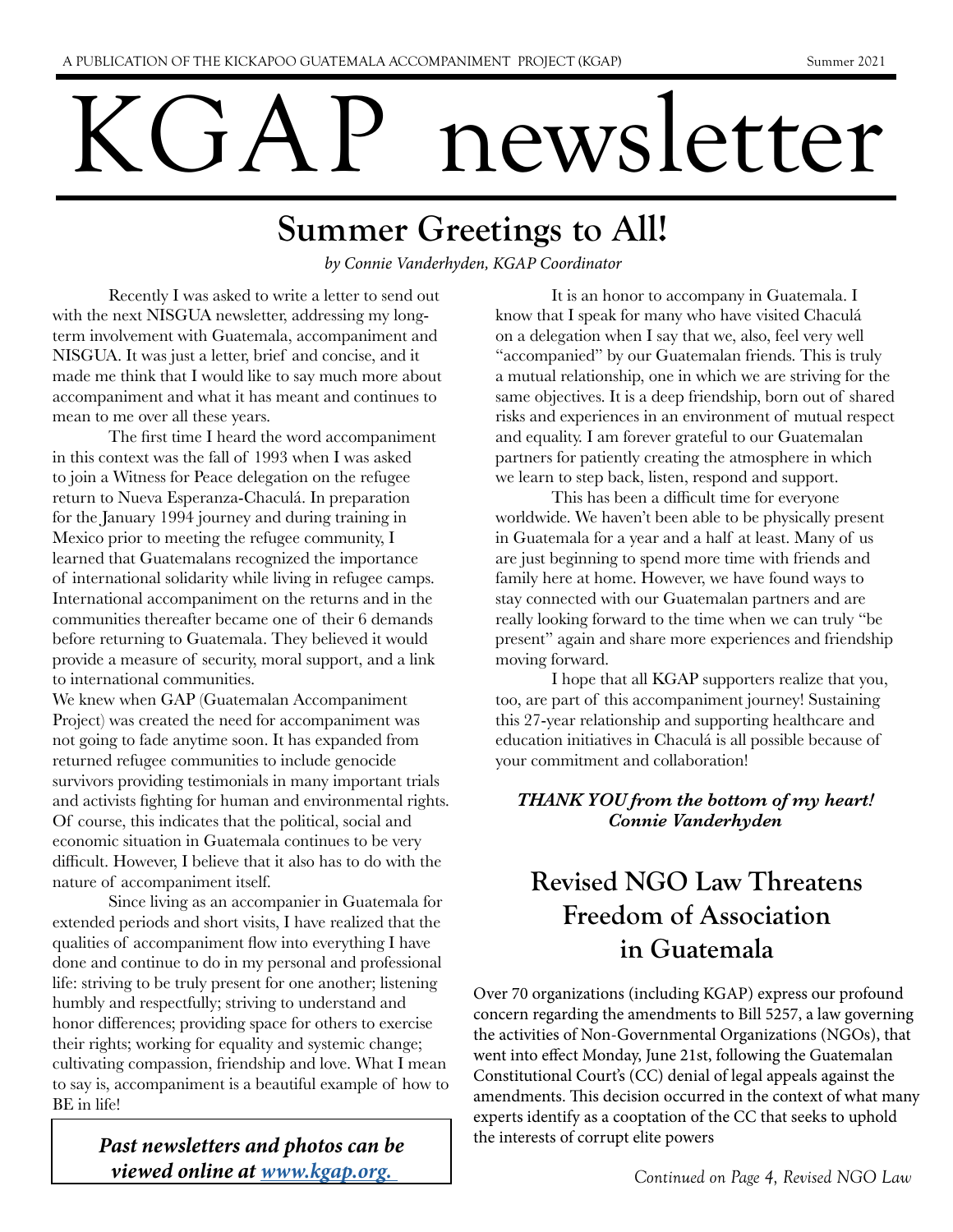#### A Letter from Jubinal Carrillo Funes

*Instituto Básico Director, Teacher and Lawyer*

I am writing to you and the KGAP organization to thank you for the 2021 donation we received for the education of our community, Colonia Nueva Esperanza Chaculá, Nentón, Huehuetenango. This project began in 1997 and I was one of the first scholarship recipients! To date, a total of 109 students have received scholarships. Many have graduated from the high school level as teachers, accountants, nurse assistants, agronomists or with preparation for a bachelor's degree in science and letters. Many of the scholarship students have gone on to complete university degrees in medicine, agronomy, law and professional nursing. Sixty percent of those who graduated have jobs working in our fields and forty percent do not, due to the high unemployment rate in our country. Thanks to the support received from K/GAP, coordinated by our friend Connie, this scholarship program has been of great benefit to us since most of the families of Nueva Esperanza Chaculá, have limited economic resources. Our government does not support education and healthcare projects in rural communities, nor promote and encourage strategies that generate employment for all Guatemalans. For this reason, many children and young people in our community would not be able to continue their studies at a level that would allow them to develop as people and have a decent life. Today our community also benefits from your economic support and solidarity by sponsoring all 65 students at the middle-school level (Instituto Básico) from Chaculá and neighboring communities. Some families who have many children receive financial support for primary education as well. On many occasions we have used some of the funding to improve the infrastructure of the classrooms where the students receive their classes.

We want to thank Connie and our friend, Gerina (Jeri Pearson). Both dedicated themselves to make this project for the education of our returned refugee community successful. We are forever grateful we were able to meet and share our situation with Gerina and we will always remember her.

KGAP supporters, thank you very much for your support and solidarity for our community of Nueva Esperanza Chaculá!

Sincerely,

Jubinal Carrillo Funes (Translated by Connie Vanderhyden)

#### Current KGAP Scholarship

#### **Recipients**

José Carlos Vargas Ramírez Manuel Basilio López Adamaris López Yorvi Gabril Montejo Gutiérrez Rosa Nallely García RosYeni Anabel Sheily Yuleny Ros García Linda Domingo Diego Mateo Adolfo Vargas Ramírez Karen Mishelle Mejía García Emanuel Carrillo López Juan Carlos Cardona Díaz Karen Lliseth Montejo Muñoz Yeni Anabel Domingo Tórres Mike Brian López Morales Humberto Andrés Morales Yuleidi Maritza Jiménez Méndez Melvin Alexis Páiz Mejía Axel Silvestre Díaz



*Manuel Basilio López Garcia, 16 Accounting Privado Mixto Camposeco Jacaltenango Huehuetenango, 2022*



*Linda Domingo Diego, 19 Public Administration Instituto de Perito en Administración Pública Huehuetenango, 2021*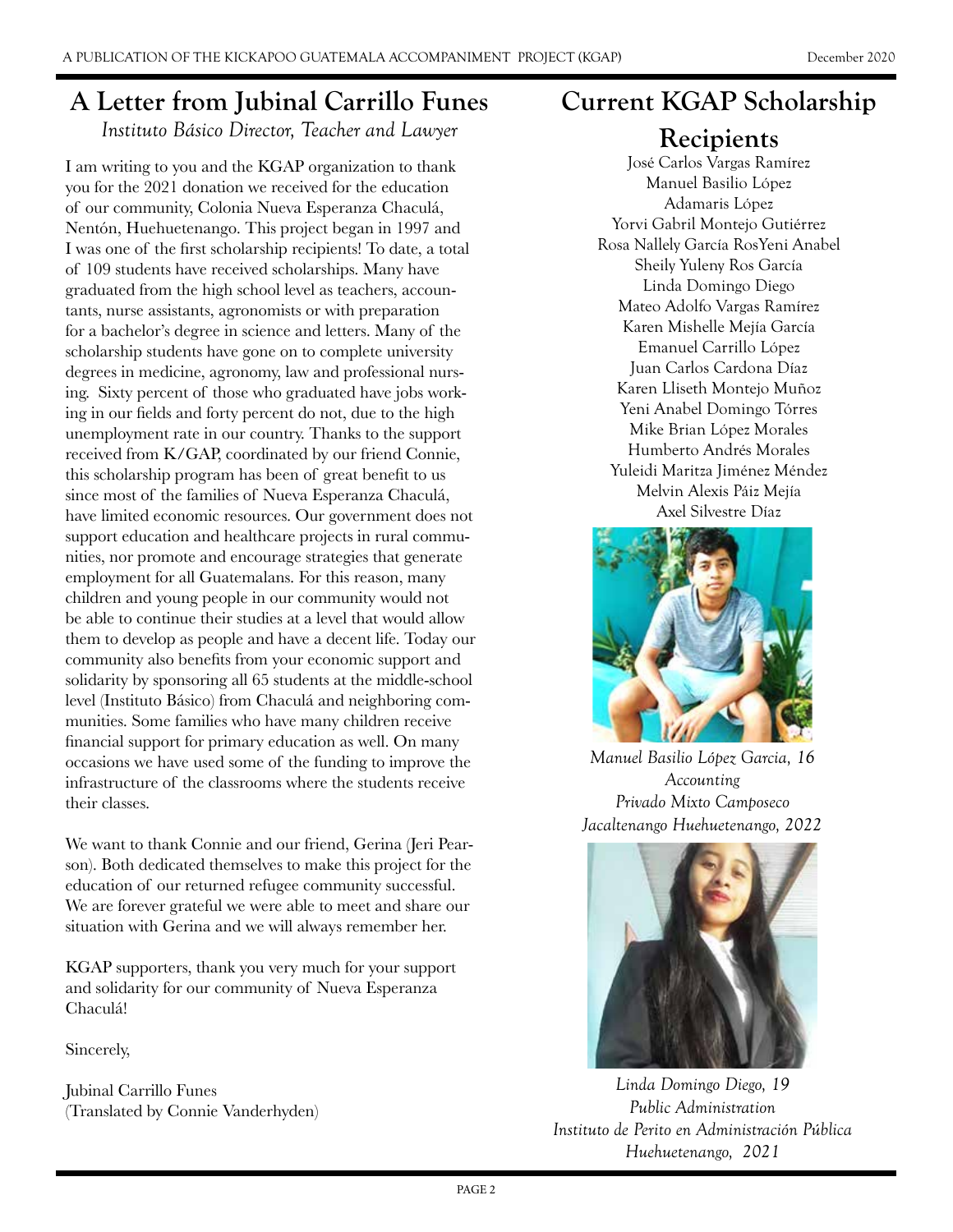## Chaculá COVID 19 Update

Chaculá did not have a lot of cases of Covid 19 during the first year of the pandemic, due to quarantining and isolation. However, since January of 2021, the community has opened up and there has been a rise in cases. There are different opinions about how to handle the situation, as in most countries in the world. Currently vaccinations have only been extended to elders and those who have compromising health conditions. At this time villagers have to travel to a larger town to receive vaccinations. Things are progressing slowly, there is not much confidence in the government, and no one is sure when there will be more availability. Schools were open for in-person classes in January and February but have since reverted back to students studying from home. Computer and internet access is limited so teachers in the community must deliver materials and assignments to their students. Many of the high school scholarship students are also studying from home, like last year, and most depend upon their phones for reading and completing assignments. Somehow, they are able to complete their classes and stay on course. We have received many letters from students this year, expressing gratitude and sending their quarterly grade reports. I am always inspired by their dedication and energy to keep on moving forward, despite great obstacles.

We are currently in communication with community leaders to create a plan to establish an emergency fund to help with situations that arise as a result of COVID 19. This could include providing transportation to vaccination sites, food and other essentials for families who are in quarantine, and any other difficulties that require special attention at this difficult time. Please consider a tax-deductible donation to KGAP to get this fund off the ground! Thank you for your continuing support!



*Rosa Nallely García Ros, 20 Business Administration Centro Educativo Comunitario San José Tzisbaj Aldea San José Tzisbaj, 2022 2022*



*Mateo Adolfo Vargas Ramírez, 20 University Preparation and Auto Mechanics Instituto Nacional de Educación Diversificada Jacaltenango, 2021*



#### THANK YOU TO OUR MOST RECENT DONORS!

*Susan Nesbit and Jerry McGeorge Bill Katra and Marta Martinez Clifford Chang Bill and Susan Townsley Maureen and John Karlstad Jim Pattison and Martha Buche Susan Pope (in memory of Jeri Pearson) Bruce Bland Bill Calkins Deborah Cooter Bill Brooke CASA Ellen Brooks and Dave Hackett*